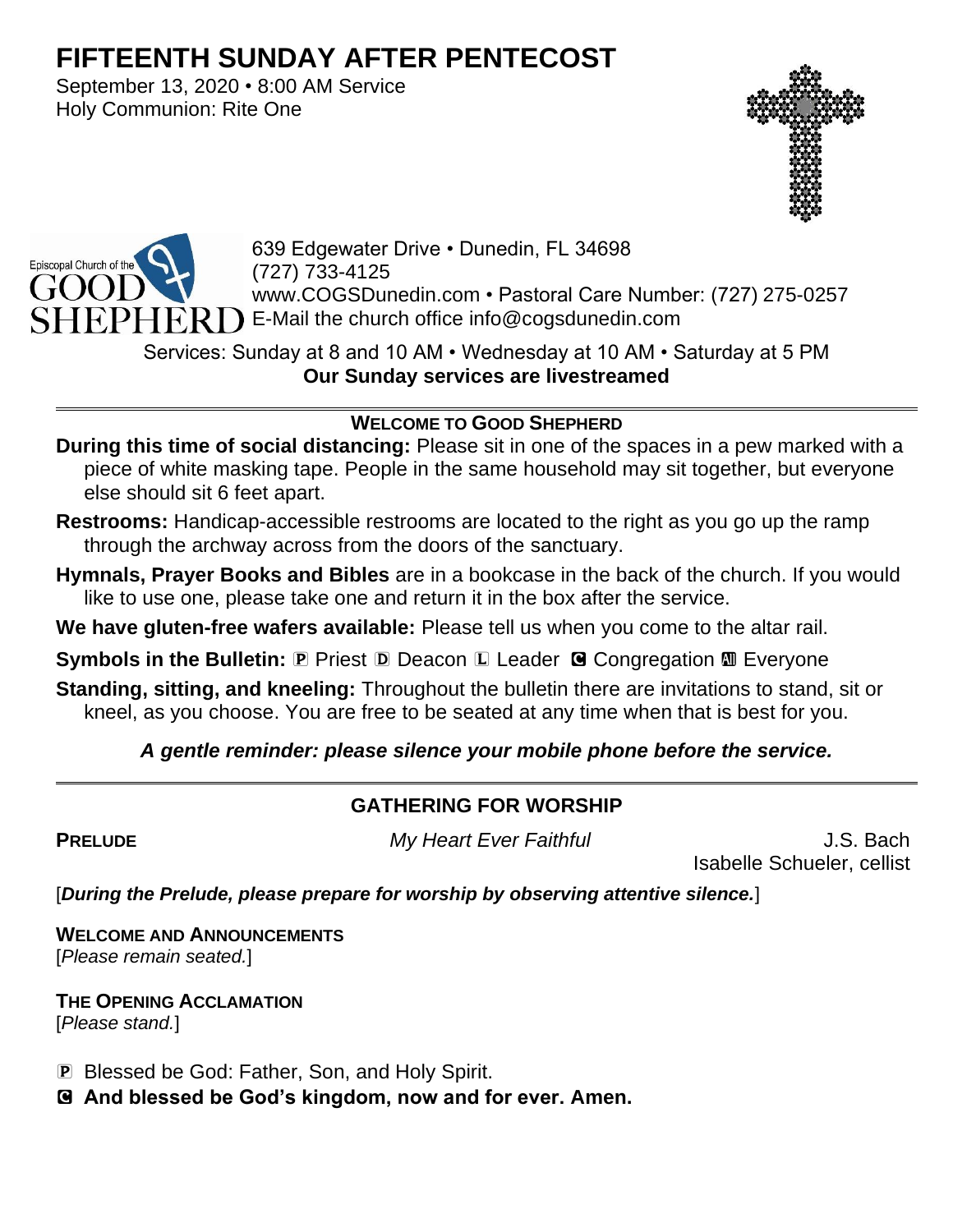# **COLLECT FOR PURITY**

- a **Almighty God, unto whom all hearts are open, all desires known, and from whom no secrets are hid. Cleanse the thoughts of our hearts by the inspiration of thy Holy Spirit, that we may perfectly love thee, and worthily magnify thy holy Name; through Christ our Lord. Amen.**
- **P** Lord, have mercy upon us.
- C **Christ, have mercy upon us.**
- P Lord, have mercy upon us.

# **COLLECT OF THE DAY**

- P The Lord be with you.
- C **And with thy Spirit.**
- P Let us pray. . . . O God, because without you we are not able to please you, mercifully grant that your Holy Spirit may in all things direct and rule our hearts; through Jesus Christ our Lord, who lives and reigns with you and the Holy Spirit, one God, now and for ever.
- C **Amen.**

# **THE WORD OF GOD**

**The Readings:** Genesis 50:15-21, Psalm 103:8-13, Romans 14:1-12, Matthew 18:21-35 [*Please be seated.*]

# **The First Reading**

L *The First Reading is taken from Genesis, Chapter 50…*

Realizing that their father was dead, Joseph's brothers said, "What if Joseph still bears a grudge against us and pays us back in full for all the wrong that we did to him?" So they approached Joseph, saying, "Your father gave this instruction before he died, 'Say to Joseph: I beg you, forgive the crime of your brothers and the wrong they did in harming you.' Now therefore please forgive the crime of the servants of the God of your father." Joseph wept when they spoke to him. Then his brothers also wept, fell down before him, and said, "We are here as your slaves." But Joseph said to them, "Do not be afraid! Am I in the place of God? Even though you intended to do harm to me, God intended it for good, in order to preserve a numerous people, as he is doing today. So have no fear; I myself will provide for you and your little ones." In this way he reassured them, speaking kindly to them.

L The Word of the Lord.

# C **Thanks be to God.**

## **The Psalm**

- L *We will read responsively Psalm 103…*
- L The Lord is full of compassion and mercy, slow to anger and of great kindness.
- C **He will not always accuse us, nor will he keep his anger for ever.**
- L He has not dealt with us according to our sins, nor rewarded us according to our wickedness.
- C **For as the heavens are high above the earth, so is his mercy great upon those who fear him.**
- $E$  As far as the east is from the west, so far has he removed our sins from us.
- C **As a father cares for his children, so does the Lord care for those who fear him.**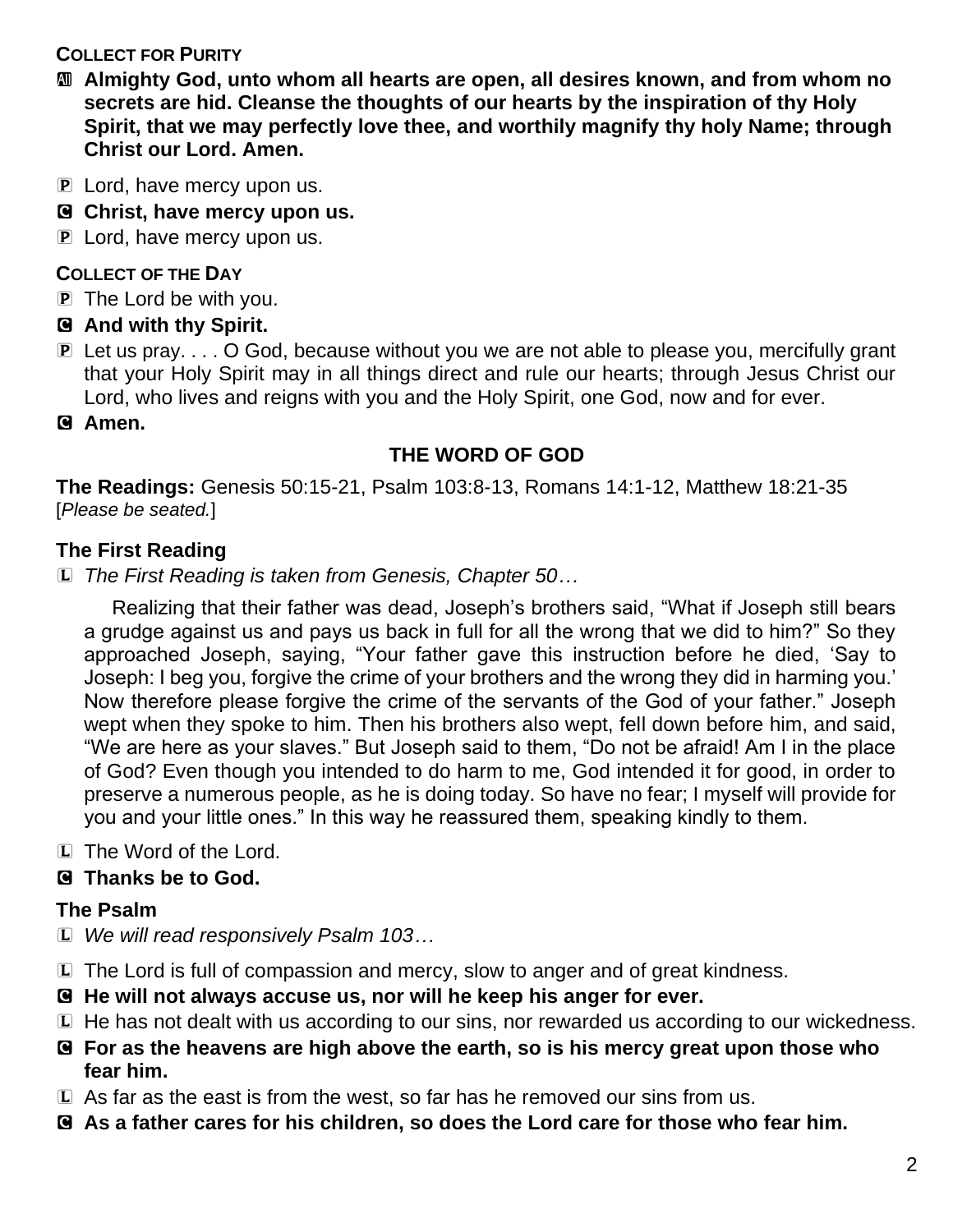### **The Second Reading**

#### L *The Second Reading is taken from Romans, chapter 14*

Welcome those who are weak in faith, but not for the purpose of quarreling over opinions. Some believe in eating anything, while the weak eat only vegetables. Those who eat must not despise those who abstain, and those who abstain must not pass judgment on those who eat; for God has welcomed them. Who are you to pass judgment on servants of another? It is before their own lord that they stand or fall. And they will be upheld, for the Lord is able to make them stand.

Some judge one day to be better than another, while others judge all days to be alike. Let all be fully convinced in their own minds. Those who observe the day, observe it in honor of the Lord. Also those who eat, eat in honor of the Lord, since they give thanks to God; while those who abstain, abstain in honor of the Lord and give thanks to God.

We do not live to ourselves, and we do not die to ourselves. If we live, we live to the Lord, and if we die, we die to the Lord; so then, whether we live or whether we die, we are the Lord's. For to this end Christ died and lived again, so that he might be Lord of both the dead and the living.

Why do you pass judgment on your brother or sister? Or you, why do you despise your brother or sister? For we will all stand before the judgment seat of God. For it is written,

"As I live, says the Lord, every knee shall bow to me, and every tongue shall give praise to God." So then, each of us will be accountable to God.

 $\Box$  The Word of the Lord.

#### C **Thanks be to God.**

#### **The Gospel**

[*Please stand.*]

D The Holy Gospel of our Lord Jesus Christ according to Matthew.

#### C **Glory be to thee, O Lord.**

D Peter came and said to Jesus, "Lord, if another member of the church sins against me, how often should I forgive? As many as seven times?" Jesus said to him, "Not seven times, but, I tell you, seventy-seven times.

"For this reason the kingdom of heaven may be compared to a king who wished to settle accounts with his slaves. When he began the reckoning, one who owed him ten thousand talents was brought to him; and, as he could not pay, his lord ordered him to be sold, together with his wife and children and all his possessions, and payment to be made. So the slave fell on his knees before him, saying, 'Have patience with me, and I will pay you everything.' And out of pity for him, the lord of that slave released him and forgave him the debt. But that same slave, as he went out, came upon one of his fellow slaves who owed him a hundred denarii; and seizing him by the throat, he said, 'Pay what you owe.' Then his fellow slave fell down and pleaded with him, 'Have patience with me, and I will pay you.' But he refused; then he went and threw him into prison until he would pay the debt. When his fellow slaves saw what had happened, they were greatly distressed, and they went and reported to their lord all that had taken place. Then his lord summoned him and said to him, 'You wicked slave! I forgave you all that debt because you pleaded with me. Should you not have had mercy on your fellow slave, as I had mercy on you?' And in anger his lord handed him over to be tortured until he would pay his entire debt. So my heavenly Father will also do to every one of you, if you do not forgive your brother or sister from your heart."

- D The Gospel of the Lord.
- C **Praise be to thee, O Christ.**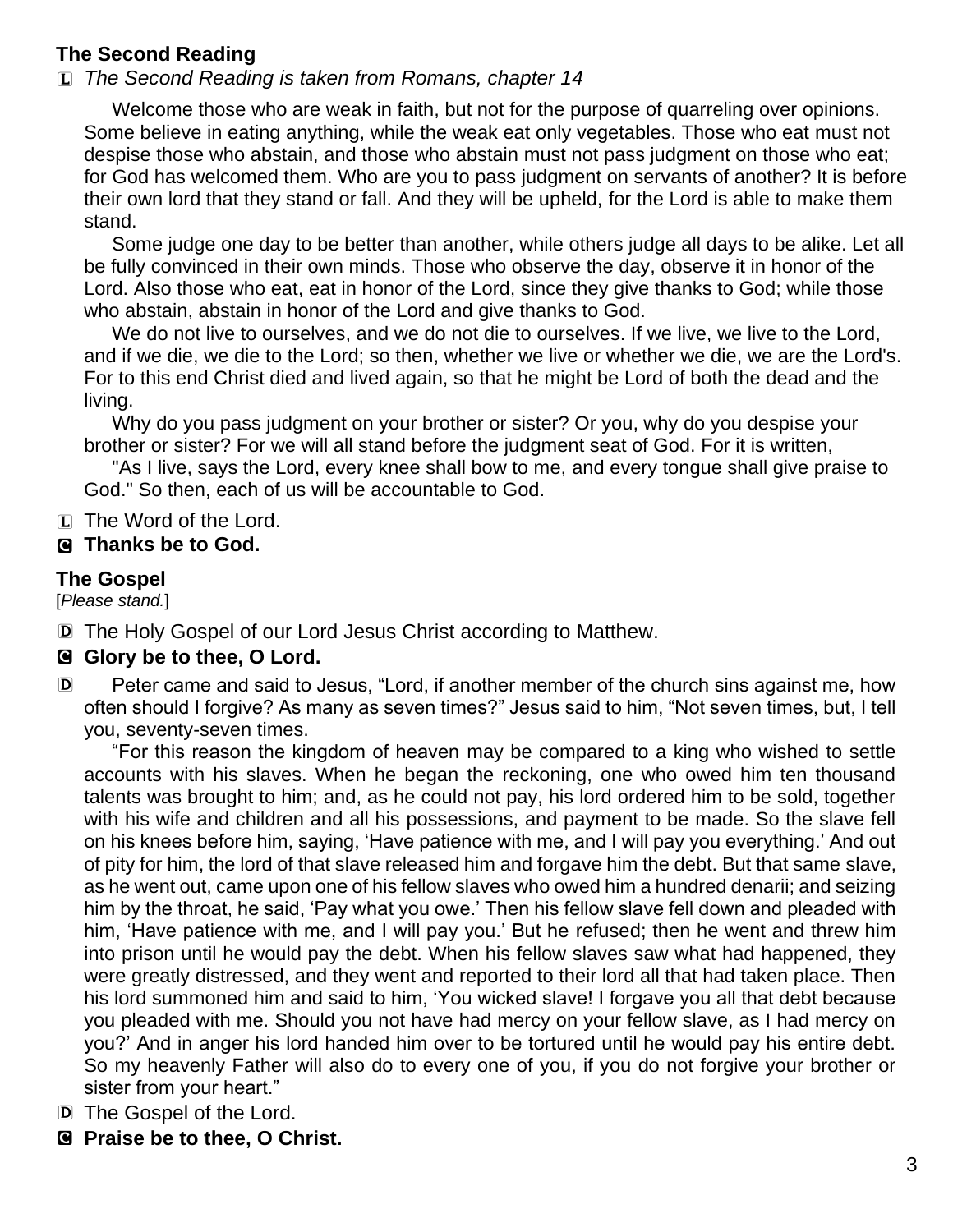# **THE NICENE CREED**

[*Please stand.*]

C **We believe in one God, the Father, the Almighty, maker of heaven and earth, of all that is, seen and unseen.** 

**We believe in one Lord, Jesus Christ, the only Son of God, eternally begotten of the Father, God from God, Light from Light, true God from true God, begotten, not made, of one Being with the Father. Through him all things were made. For us and for our salvation he came down from heaven: by the power of the Holy Spirit he became incarnate from the Virgin Mary, and was made man. For our sake he was crucified under Pontius Pilate; he suffered death and was buried. On the third day he rose again in accordance with the Scriptures; he ascended into heaven and is seated at the right hand of the Father. He will come again in glory to judge the living and the dead, and his kingdom will have no end.**

**We believe in the Holy Spirit, the Lord, the giver of life, who proceeds from the Father and the Son. With the Father and the Son he is worshiped and glorified. He has spoken through the Prophets. We believe in one holy catholic and apostolic Church. We acknowledge one baptism for the forgiveness of sins. We look for the resurrection of the dead, and the life of the world to come. Amen.**

### **THE PRAYERS OF THE PEOPLE**

*[Please sit, stand, or kneel, as you prefer.]*

- D Let us pray for the whole state of Christ's Church and the world.
- L Almighty and everliving God, who in thy holy Word hast taught us to make prayers, and supplications, and to give thanks for all humanity. Receive these our prayers which we offer unto thy divine Majesty, beseeching thee to inspire continually the Universal Church with the spirit of truth, unity, and concord; and grant that all those who do confess thy holy Name may agree in the truth of thy holy Word, and live in unity and godly love. Creating God,

## C **Hear our prayer.**

L Give grace, O heavenly Father, to all bishops, especially to Michael, our Presiding Bishop; Dabney, our Bishop; Barry and Michael, our Assisting Bishops; Michael, our Priest in Charge; and Cindy, our Deacon; to our companion diocese of the Dominican Republic; to these Episcopal Churches in our Diocese; St. Mark's, Tampa; St. Alfred's, Palm Harbor; St. Andrew's, Spring Hill, and the Clearwater Deanery Collaboration Partners; and to all priests, deacons, and the laity in their ministry; that they may, both by their life and doctrine, set forth thy true and lively Word, and rightly and duly administer thy holy Sacraments. Creating God,

## C **Hear our prayer.**

- L And to all thy people give thy heavenly grace, and especially to this congregation here present; that, with meek heart and due reverence, they may hear and receive thy holy Word, truly serving thee in holiness and righteousness all the days of their life. Creating God,
- C **Hear our prayer.**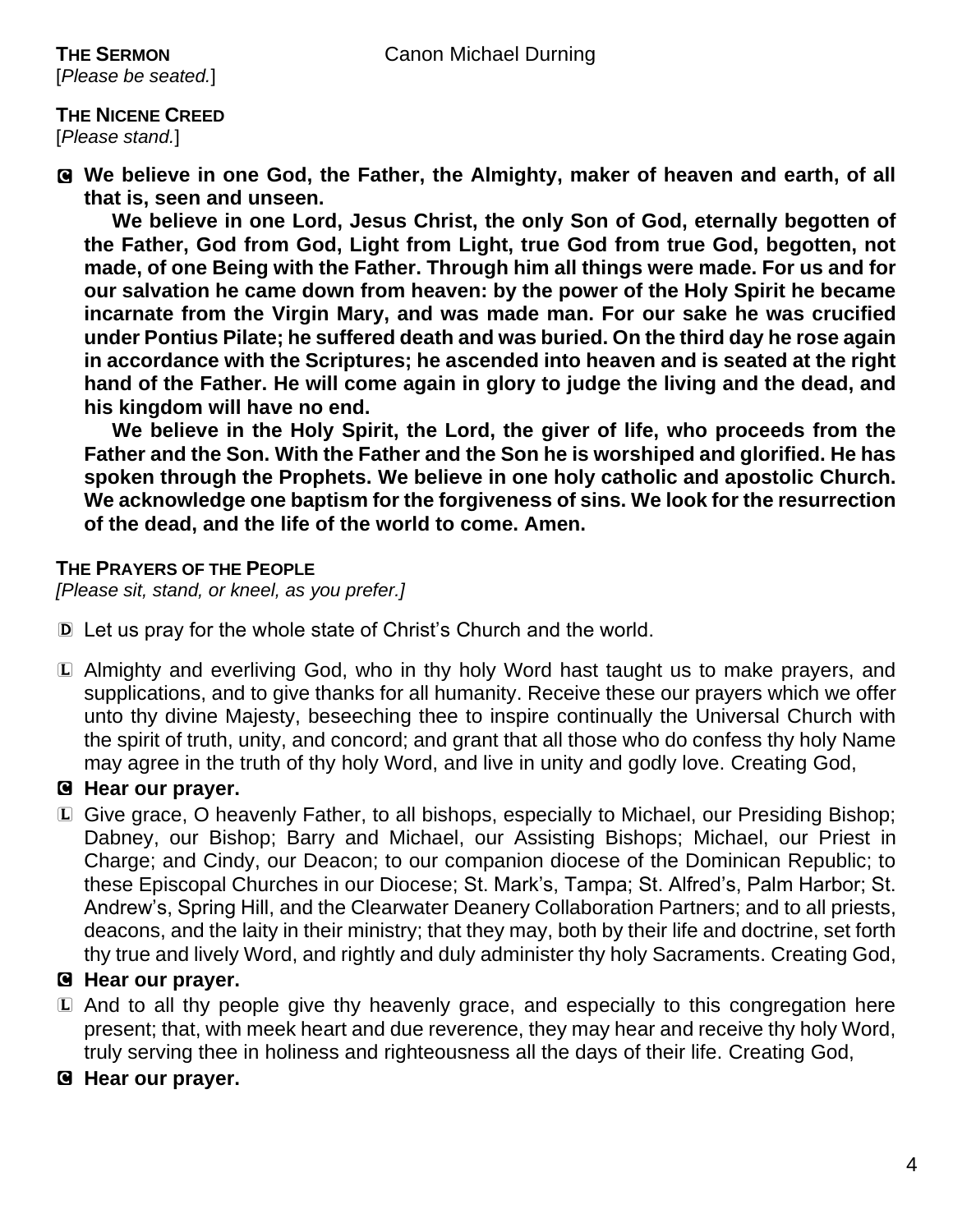L We beseech thee also so to rule the hearts of those who bear the authority of government in this and every land, especially President Trump, that they may be led to wise decisions and right actions for the welfare and peace of the world. We pray that all God's children might live in the hope of the world peace for which we are created. Creating God,

# C **Hear our prayer.**

L And we most humbly beseech thee, of thy goodness, O Lord, to comfort and succor [*add handwritten names from notebook*] and all those who, in this transitory life, are in trouble, sorrow, need, sickness, or any other adversity, especially those listed in the weekly news who have asked for our prayers, and those we now name, aloud or in our hearts. [*Leave time…*] Creating God,

# C **Hear our prayer.**

L Open, O Lord, the eyes of all people to behold thy gracious hand in all thy works, that, rejoicing in thy whole creation, they may honor thee with their substance, and be faithful stewards of thy bounty. We give thanks for the flowers given today by Nancy Vallely in memory of her parents Jean & James's 75th anniversary and their 1st. anniversary together in Heaven, also for her sister Jane's 1st. anniversary in heaven. You are all missed more than words, and for the birthdays this coming week of Mary Anne Dorner, Evelyn Slama, Bob Moncrief, Robert Colacicco & Butch Niford, and for those celebrating anniversaries this week, Betty & Dick Fraley. Creating God,

# C **Hear our prayer.**

L And we also bless thy holy Name for all thy servants departed this life in thy faith and fear, [*especially… add names from notebook*] and those we name, aloud or in our hearts. [*Leave time…*] We beseech thee to grant them continual growth in thy love and service; and to grant us grace so to follow the good examples of all thy saints, that with them we may be partakers of thy heavenly kingdom. Creating God,

## C **Hear our prayer.**

- L Grant these our prayers, O Father, for Jesus Christ's sake, our only Mediator and Advocate.
- C **Amen.**

# **THE CONFESSION AND ABSOLUTION**

[*Please kneel or stand.*]

- D Let us humbly confess our sins unto Almighty God. [*Silence is kept.*] Most merciful God, . . .
- a **We confess that we have sinned against thee in thought, word, and deed, by what we have done, and by what we have left undone. We have not loved thee with our whole heart; we have not loved our neighbors as ourselves. We are truly sorry and we humbly repent. For the sake of thy Son Jesus Christ, have mercy on us and forgive us; that we may delight in thy will, and walk in thy ways, to the glory of thy Name. Amen.**
- P Almighty God, our heavenly Father, who of his great mercy hath promised forgiveness of sins to all those who with hearty repentance and true faith turn unto him, have mercy upon you, pardon and deliver you from all your sins, confirm and strengthen you in all goodness, and bring you to everlasting life; through Jesus Christ our Lord.
- C **Amen.**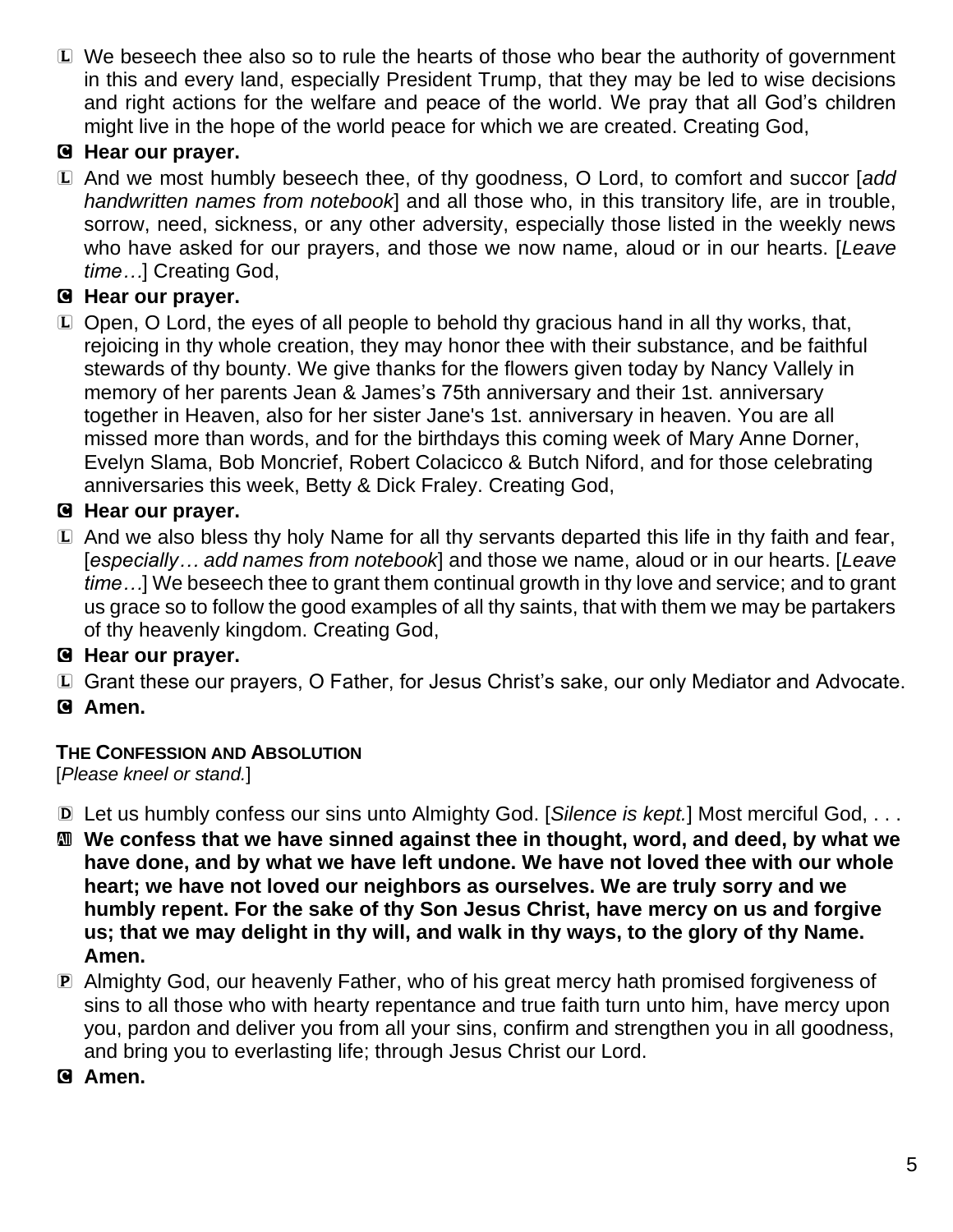#### **THE COMMISSIONING AND INSTALLATION OF THE SEARCH COMMITTEE**

*[ See insert]*

#### **THE GREETING OF PEACE**

[*Please stand. During this time of social distancing, a wave or bow, accompanied by a smile and "the Peace of the Lord be with you," will do nicely.*]

- P The peace of the Lord be always with you.
- C **And with thy spirit.**

# **THE HOLY COMMUNION**

### **THE OFFERTORY SENTENCE**

D Let us with gladness present the offerings and oblations of our life and labor to the Lord.

#### [*Please be seated. The offering plates are on stands in the front and the back of the church. If you wish, you may place an offering there.*]

**OFFERTORY** Welsh *Let All Things Now Living* 

# **THE PRESENTATION OF THE OFFERINGS**

[*Please stand when invited by the Deacon.*]

D As we receive these gifts, we acknowledge

## C **All things come from thee, O Lord, and of thine own have we given thee.**

**THE GREAT THANKSGIVING:** Eucharistic Prayer II

- P The Lord be with you.
- C **And with thy spirit.**
- P Lift up your hearts.
- C **We lift them up unto the Lord.**
- P Let us give thanks unto our Lord God.
- C **It is meet and right so to do.**
- P It is very meet, right, and our bounden duty, that we should at all times, and in all places, give thanks unto thee, O Lord, holy Father, almighty, everlasting God, who by water and the Holy Spirit hast made us a new people in Jesus Christ our Lord, to show forth thy glory in all the world. Therefore, with Angels and Archangels, and with all the company of heaven, we laud and magnify thy glorious Name; evermore praising thee, and saying,
- C **Holy, holy, holy, Lord God of Hosts: Heaven and earth are full of thy glory. Glory be to thee, O Lord Most High. Blessed is he that cometh in the name of the Lord. Hosanna in the highest.**

[*Please kneel or stand, as you choose.*]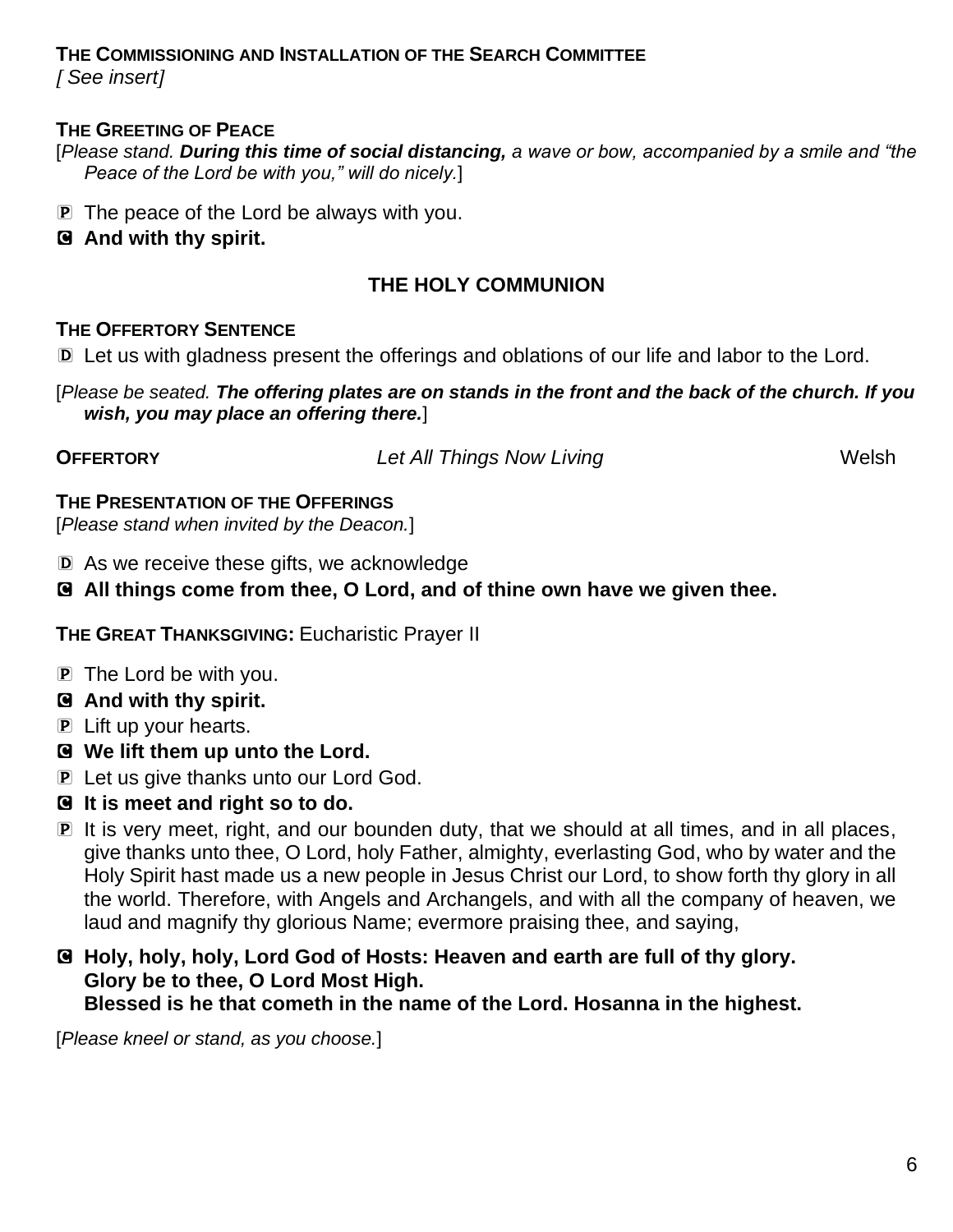- P All glory be to thee, O Lord our God, for that thou didst create heaven and earth, and didst make us in thine own image; and, of thy tender mercy, didst give thine only Son Jesus Christ to take our nature upon him, and to suffer death upon the cross for our redemption. He made there a full and perfect sacrifice for the whole world; and did institute, and in his holy Gospel command us to continue, a perpetual memory of that his precious death and sacrifice, until his coming again.
- P For in the night in which he was betrayed, he took bread; and when he had given thanks to thee, he broke it, and gave it to his disciples, saying, "Take, eat, this is my Body, which is given for you. Do this in remembrance of me."
- P Likewise, after supper, he took the cup; and when he had given thanks, he gave it to them, saying, "Drink this, all of you; for this is my Blood of the New Covenant, which is shed for you, and for many, for the remission of sins. Do this, as oft as ye shall drink it, in remembrance of me."
- P Wherefore, O Lord and heavenly Father, we thy people do celebrate and make, with these thy holy gifts which we now offer unto thee, the memorial thy Son hath commanded us to make; having in remembrance his blessed passion and precious death, his mighty resurrection and glorious ascension; and looking for his coming again with power and great glory. And we most humbly beseech thee, O merciful Father, to hear us, and, with thy Word and Holy Spirit, to bless and sanctify these gifts of bread and wine, that they may be unto us the Body and Blood of thy dearly-beloved Son Jesus Christ.
- C **And we earnestly desire thy fatherly goodness to accept this our sacrifice of praise and thanksgiving, whereby we offer and present unto thee, O Lord, our selves, our souls and bodies. Grant, we beseech thee, that all who partake of this Holy Communion may worthily receive the most precious Body and Blood of thy Son Jesus Christ, and be filled with thy grace and heavenly benediction; and also that we and all thy whole Church may be made one body with him, that he may dwell in us, and we in him; through the same Jesus Christ our Lord;**
- P By whom, and with whom, and in whom, in the unity of the Holy Ghost all honor and glory be unto thee, O Father Almighty, world without end.
- C **AMEN.**

## **THE LORD'S PRAYER**

- P And now, as our Savior Christ hath taught us, we are bold to say,
- C **Our Father, who art in heaven, hallowed be thy Name, thy kingdom come, thy will be done, on earth as it is in heaven. Give us this day our daily bread. And forgive us our trespasses, as we forgive those who trespass against us. And lead us not into temptation, but deliver us from evil. For thine is the kingdom, and the power, and the glory, for ever and ever. Amen.**

## **THE BREAKING OF THE BREAD**

- P God of promise, you have prepared a banquet for us.
- C **Happy are those who are called to the Supper of the Lamb.**